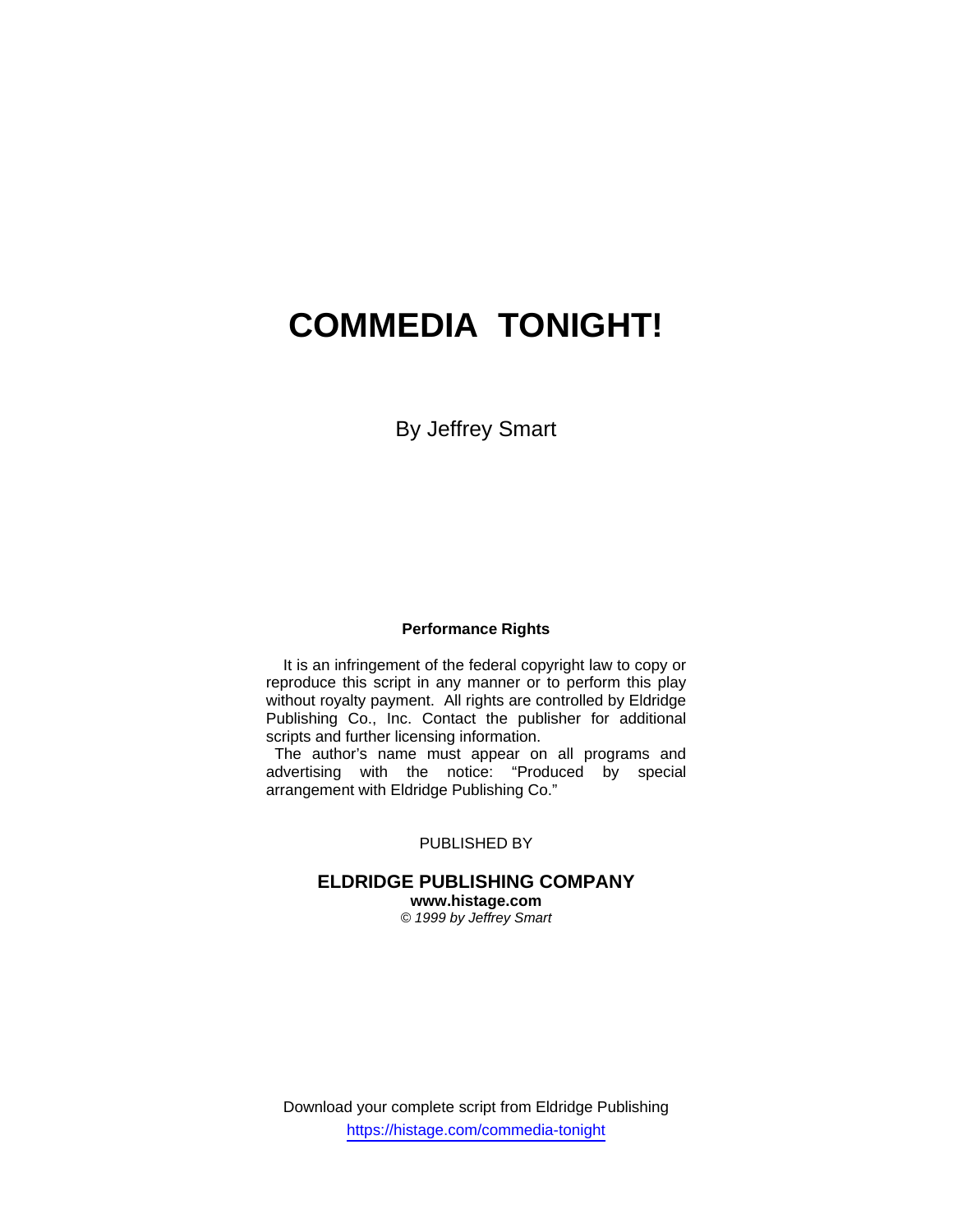## **STORY OF THE PLAY**

 All of the elements of commedia dell'arte are here, waiting to enliven your stage tonight! A commedia dell'arte troupe invades a town square on market day and performs a play. In the play, two young men, Flavio and Ottavio, and their servant, Arlecchino, have come to the town to find love.

 And they do with Isabella and Aurelia. The young ladies are the daughter and the ward of Pantalone, a thin, impoverished man intent on marrying Isabella to his rich, fat friend, the Dottore, who happens to be Flavio's father. Isabella would rather marry Ottavio, of course.

 A rich, widowed Contessa arrives and begins to pursue Pantalone. As the faithful servant, it falls to Arlecchino to arrange for his masters to get the love they desire. (And someone for himself if he ever has the time!) His schemes force him to pretend to be English, French and German, all with outrageous accents. But other characters are plotting as well, resulting in mistaken identities, people running after or away from each other, and Pantalone even donning a dress. In short, there's sure to be commedia tonight!

 A sophisticated play for community, college, and high school theatres.

#### **HISTORICAL NOTES**

 Commedia dell'arte was a physical and improvisational style, so feel free to incorporate any physical business that occurs in rehearsal and add lots of ad lib yelling and cheering during any chasing or physical sequences, both from the participants and from the onstage audience.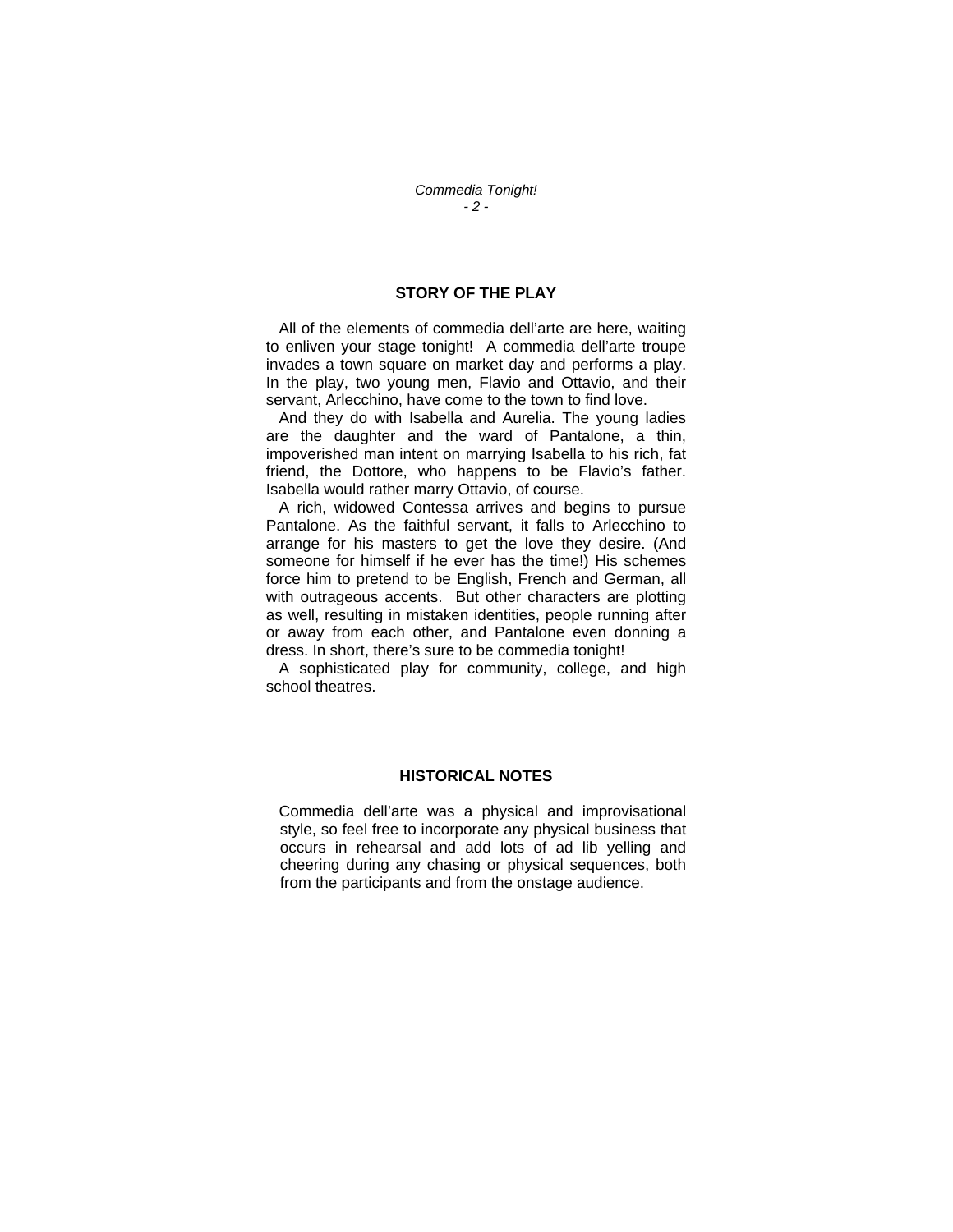*Commedia Tonight! - 3 -* 

# **CAST OF CHARACTERS**

*(5 m, 4 w, extras)* 

**ARLECCHINO:** Ottavio's servant.

**OTTAVIO:** An impoverished young lover, Flavio's best friend and lookalike. **FLAVIO:** Rich, a sighing lover. **ISABELLA:** Pantalone's daughter.

**AURELIA:** Pantalone's ward, a sighing lover.

**PANTALONE:** Isabella's father, thin and not so rich.

**DOTTORE:** Flavio's father, rich and fat.

**CONTESSA:** A widow always in black, rich.

**LISETTA:** The Contessa's servant.

**ONSTAGE AUDIENCE:** Townspeople and vendors, including an actress who serves as the Young Woman in the last scene.

**TIME:** The late 1500s. **PLACE:** Square in an Italian town.

## **SETTING**

 A town square in Italy. Buildings frame the streets which empty into the square. Filling the square are vendors with their carts and trays. This is a market day and thus somewhat festive.

 In this play, 20 soldi equal 1 ducat. Seventy ducats per year was equal to a craftsman's annual income.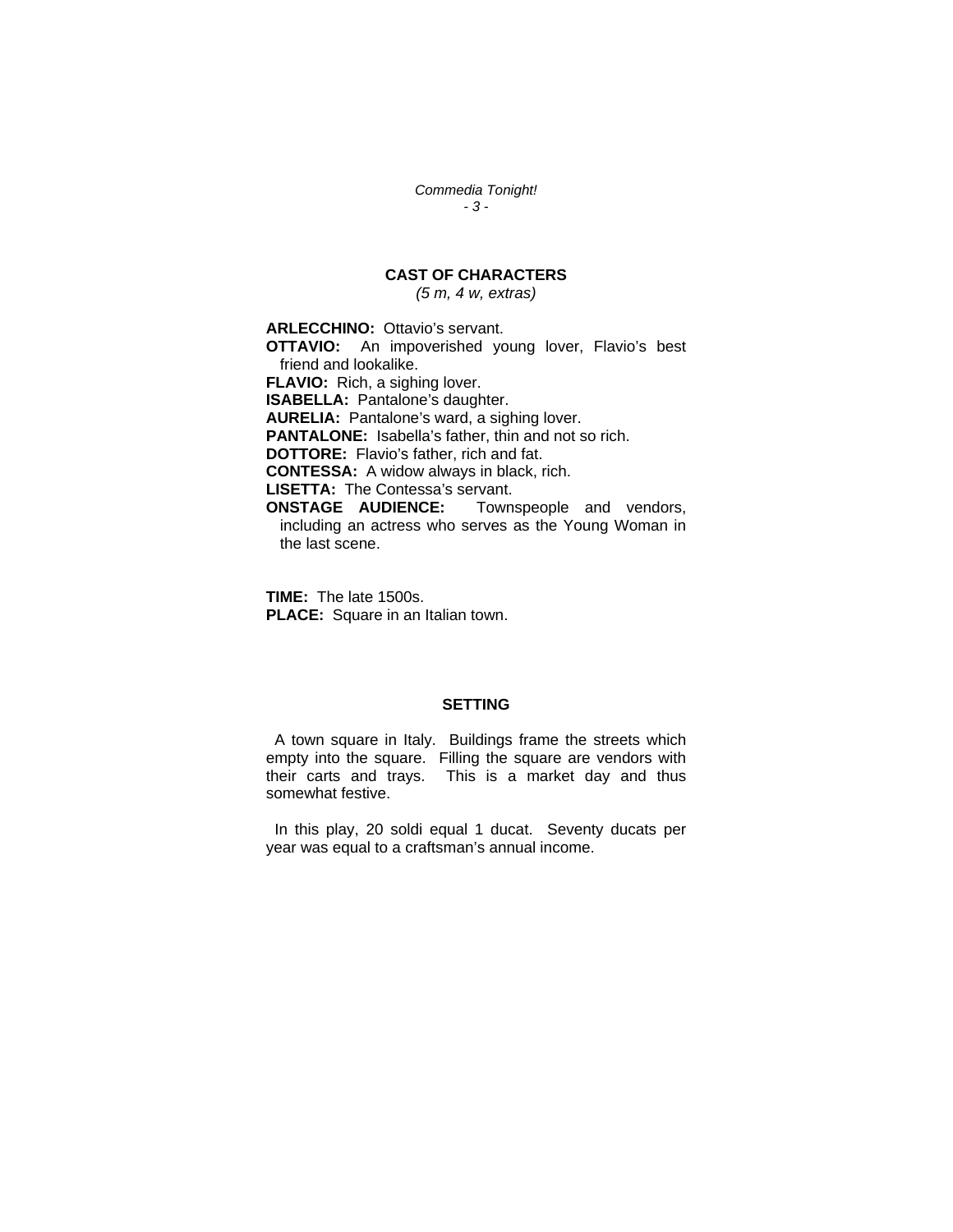*Commedia Tonight! - 4 -* 

#### **COSTUMING**

 Characters wear the traditional commedia dell'arte costumes. The lovers, Flavio, Aurelia, Ottavio and Isabella, are decked out in the height of style in the richest fabrics available and affordable. If you think Romeo and Juliet, you won't go very wrong. Flavio probably wears more subdued colors than his excitable and slightly threadbare friend.

 Arlecchino wears a tight-fitting peasant's shirt and vest or jacket, and knee pants patched with colorful rags that eventually turn into a diamond pattern from head to toe (nimbleness should be considered). In the last scene, Arlecchino and Lisetta are accessorized as a married couple: he with top hat, black tail coat and ascot; she with a white train, veil and bouquet.

 Pantalone wears tight red leggings, that are usually sagging to show his thinness as he ages, and curved slippers. Whiskers and a coat somewhat like our modern smoking jackets or a small cape completed his outfit.

 Dottore is clothed in black and sometimes wears what we now consider a graduation gown and cap to show his learnedness (think an Oxford don). The Contessa is a woman of property, dressed in black for mourning, probably with hat and veil or a mantilla on her head and, for our purposes, a gown cut to reveal an ample bosom. Lisetta wears worn garb appropriate for female servants, with an ankle or mid-calf length skirt for practicality and a little flirting. The townspeople dress in the more practical garb of Arlecchino and Lisetta.

#### **PROPS**

PANTALONE: Handkerchief, coins.

CONTESSA: Purse with jewelry, handkerchief, coins, fan.

LISETTA: Bird cage, satchels, suitcases, harp or bass case, steamer trunk, armoire.

ARLECCHINO: Black dress with veil, roll of parchment.

FLAVIO: Coin purse.

AURELIA: Suitcases, coin purse.

OTTAVIO: Book, carpetbag.

ISABELLA: Suitcases.

SET PROPS: Drums, horns, various market goods, tray of masks, coins, miscellaneous objects for Isabella to throw.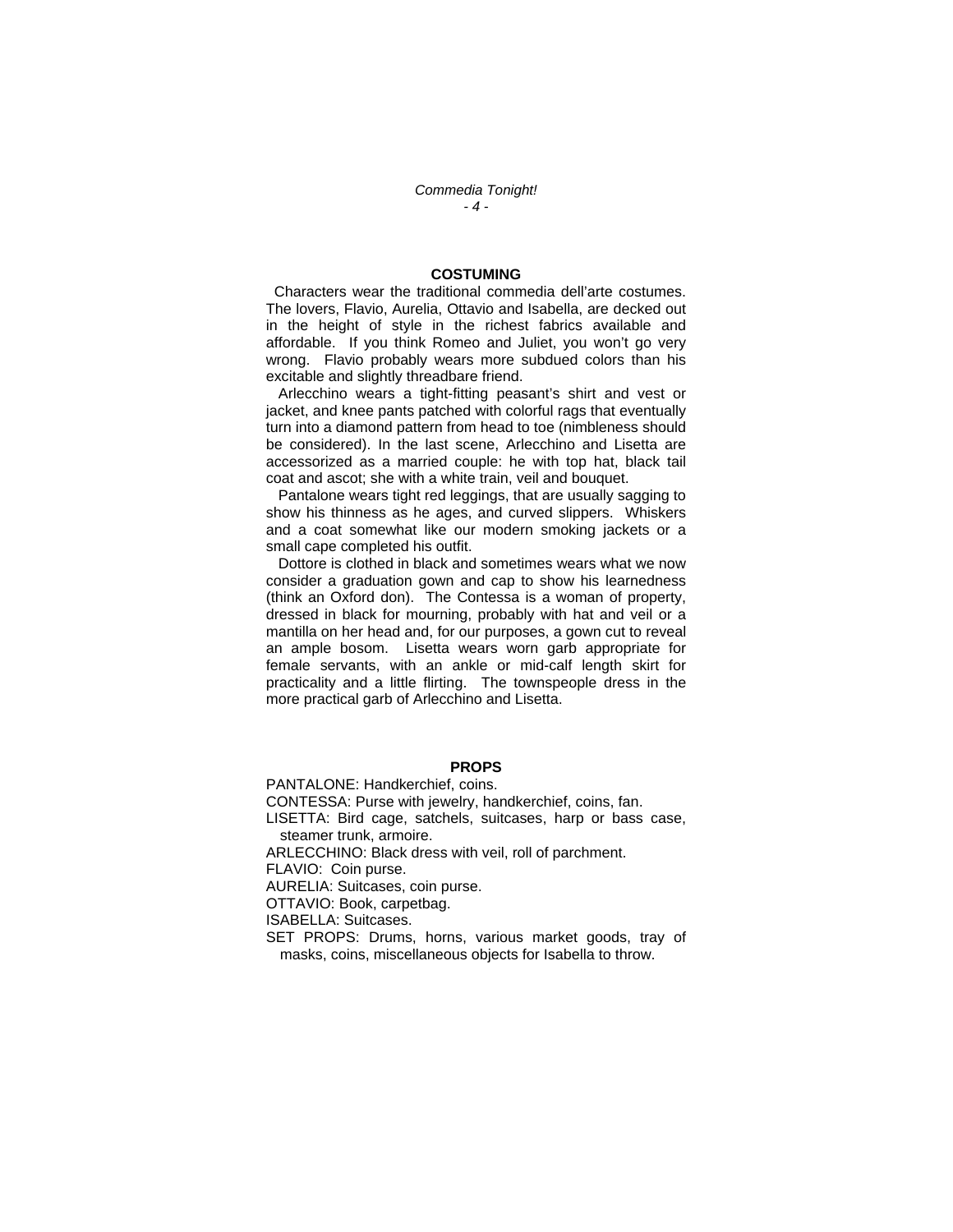*Commedia Tonight! - 5 -* 

# **ACT I**

*(AT RISE: Interrupting the shouts that sell their wares sausages, pots, jars, ribbons, silks, pasta, bread, books, etc., come the cries of a commedia dell'arte troupe, led by an energetic actor we will know only by his stage name, ARLECCHINO. The troupe might augment their entrance by banging on drums or tootling on brass instruments. During Arlecchino's opening speech, some of the other ACTORS are clearing the space and others are arranging to use the houses that flank the square.)* 

ARLECCHINO: Hurry, hurry, step right up! Take a seat, ladies and gentlemen! Prepare to be delighted! Standing before you are those players of comedy and love known as I Famosi! We're here to present you one of our hundreds of comedies performed throughout Italy, Spain, and a little bit of France. Prepare to lift your spirits, broaden your smiles and lighten your cares - prepare yourselves for commedia dell'arte!

TOWNSPERSON: What's commedia dell'arte?

- ARLECCHINO: What's commedia dell'arte? What's commedia dell'arte? *(HE faints to the floor, then rolls over and springs up.)* I'm glad you asked. It's professional entertainment. We are actors, entertainers, performers and acrobats who roam from town to town living solely on our ability to please you. How do I know it's professional? Say, do you have a soldo on you? *(The TOWNSPERSON digs up a copper coin. ARLECCHINO snatches it out of his hand.)* One soldo, ladies and gentlemen. I am now a paid professional. And that's commedia dell'arte!
- ANOTHER TOWNSPERSON: Yes, but that's a trick, that's not entertainment.
- ARLECCHINO: A trick? And what is entertainment? The ability to remove yourself from something and admire the antics of someone else. Didn't you laugh at him/her? Didn't you stand back, look at him/her and say to yourself, "A fool and his/her money are soon parted?"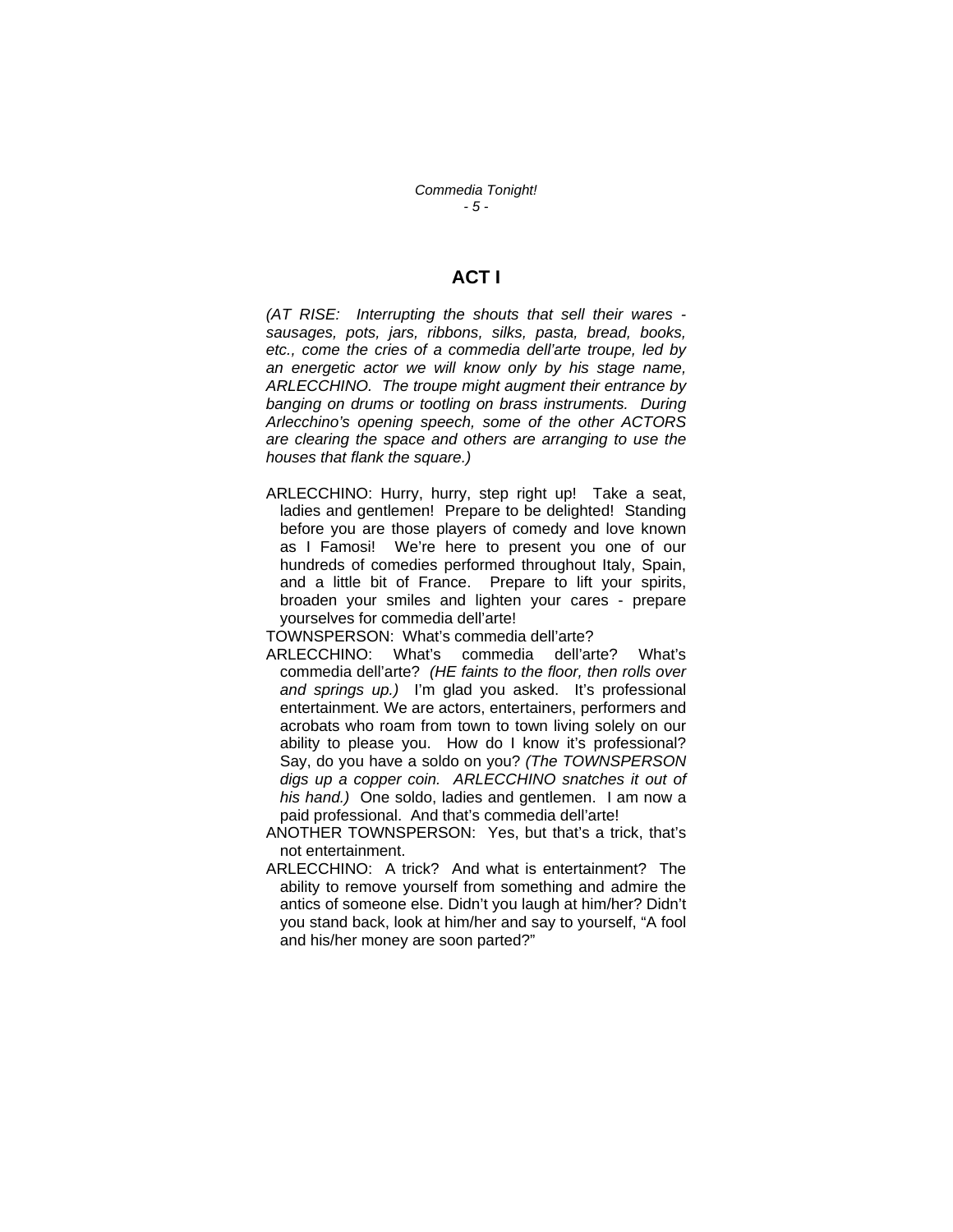*Commedia Tonight! - 6 -* 

ANOTHER TOWNSPERSON: Yes.

ARLECCHINO: Commedia dell'arte!

A THIRD TOWNSPERSON: But I thought entertainment was getting caught up in someone else's dilemma.

ARLECCHINO: For a simple Italian village, you've certainly got sophisticated ideas of entertainment. So I present you a lover, *(AURELIA emerges to admiring oohs and ahhs.)* tender-hearted, given to another, yet fallen in love with a young man, *(FLAVIO enters to admiring oohs and ahhs and performs pantomime love with AURELIA.)* as tenderhearted as herself. They love, they yearn, they sigh, they dream, but, aha! *(DOTTORE, somewhat corpulent, enters scowling.)* The young man's father, as cruel as his costume is black, as long-winded as his addiction to books has made him, determined to keep the two apart! *(CROWD: Boo. Hiss. To the THIRD TOWNSPERSON.)* Are you caught up now?

THIRD TOWNSPERSON: Yes.

ARLECCHINO: That makes it - *(To the CROWD.)* What have we got?

ALL: Commedia dell'arte!

DOTTORE: My friends, I should mention that commedia dell'arte is so called to distinguish it from commedia erudita, the learned comedy of the court and academies translated from the masters of Greece and Rome. Befitting its ancient origin, it tends to be somewhat - stale. However, the spirit of those plays, their very essence - the essence, some have argued, that is at the center of all comedy throughout the ages - has been rekindled by contemporary persons who are vibrant, dynamic -

ARLECCHINO: Desperate to make a living.

DOTTORE: It's the comedy of professional players, the true definition of -

ARLECCHINO: What's that phrase again?

ALL: Commedia dell'arte!

ARLECCHINO: Yes, commedia dell'arte, filled with your favorite characters.